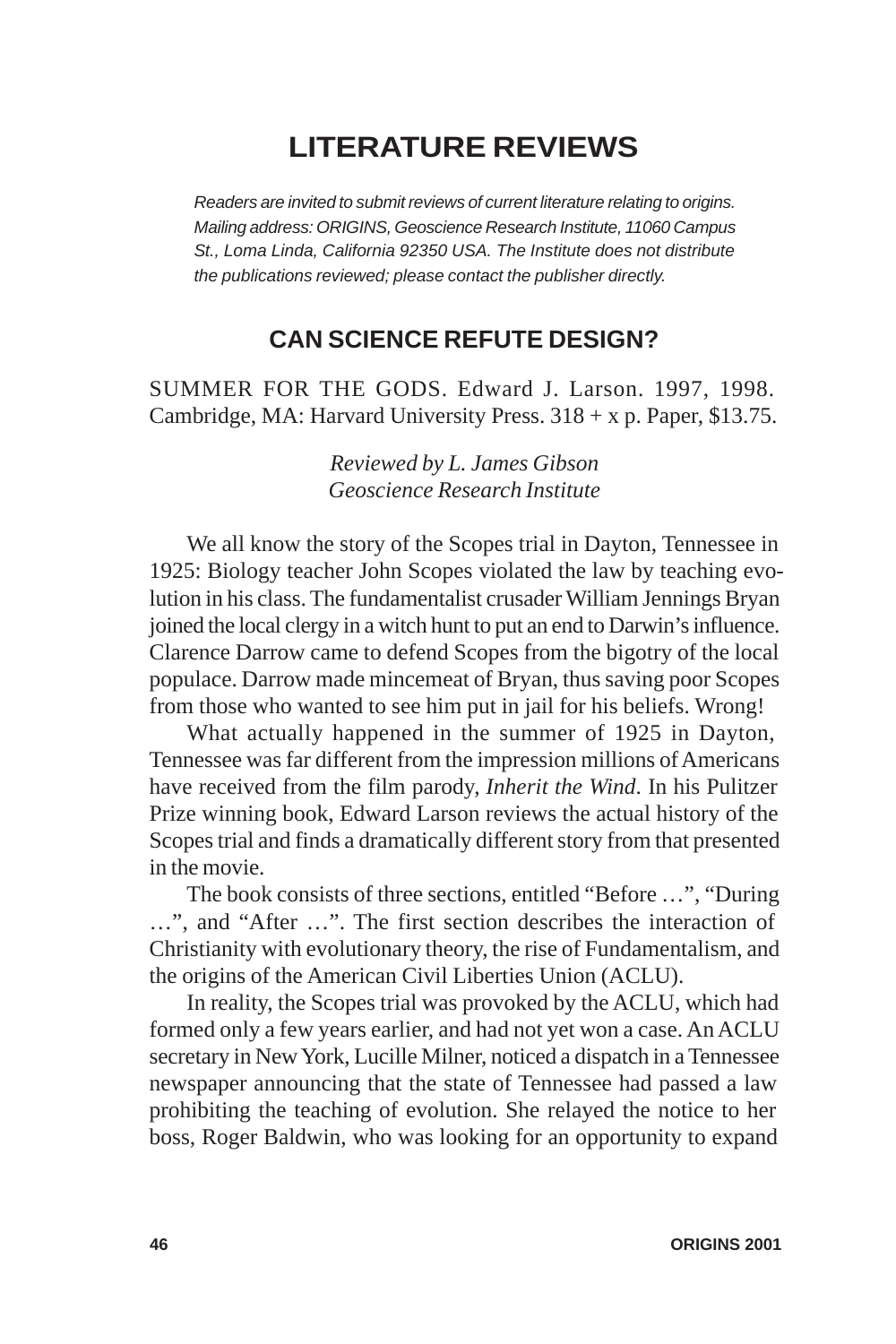the ACLU's influence. The ACLU posted a notice in the *Chattanooga Times*, advertising to find a teacher willing to test the law in court.

The second section describes how the trial was initiated and conducted. Local boosters in Dayton arranged the trial, thinking it would help bring publicity to Dayton. George Rappleyea, a chemical engineer who managed the coal and iron mines in the area, read the ACLU advertisement, and brought it to the attention of Fred Robinson, the school board chairman. They agreed that it might be good for local business to stage a trial in Dayton. The two local city attorneys, Herbert Hicks and Sue Hicks (named for his mother who died at his birth) agreed to help with the prosecution if they could find a local teacher who had taught evolution after the law was enacted. Robinson called in John Scopes and explained the plan to him, and Scopes agreed to be the defendant, although he wasn't the regular biology teacher, and couldn't remember whether or not he actually taught evolution. Hicks and Scopes were close friends, and agreed to play their respective roles on opposite sides of the issue, never dreaming what the outcome would be.

The press immediately got hold of the story, and broadcast it around the country. It was clear from the description that this was not being handled the way court cases are typically handled. It smacked rather obviously of a setup. Many editorials denounced the whole thing as a cheap publicity stunt. Every major newspaper in Tennessee criticized Dayton for staging the trial.

Unfortunately, once the media got the word out, things got out of hand. First, William Jennings Bryan, three-times Democratic presidential candidate, offered to help with the prosecution. This offered the Dayton boosters the opportunity for greater publicity than they had dared hope for. Next, Clarence Darrow, probably the most notorious criminal lawyer alive at the time, volunteered for the defense. Darrow had just come from a sensational trial in which he was successful in obtaining acquittals for two confessed murderers by arguing that they were not responsible because their behavior was determined by their heredity. Darrow's entry into the fray added to the sensationalism, and his zealous agnosticism transformed the trial from a small-town publicity stunt into a national confrontation between science and religion.

The trial began on Friday, July 10. By the following Friday, the trial was all but over, and the outcome was clear. The defense had lost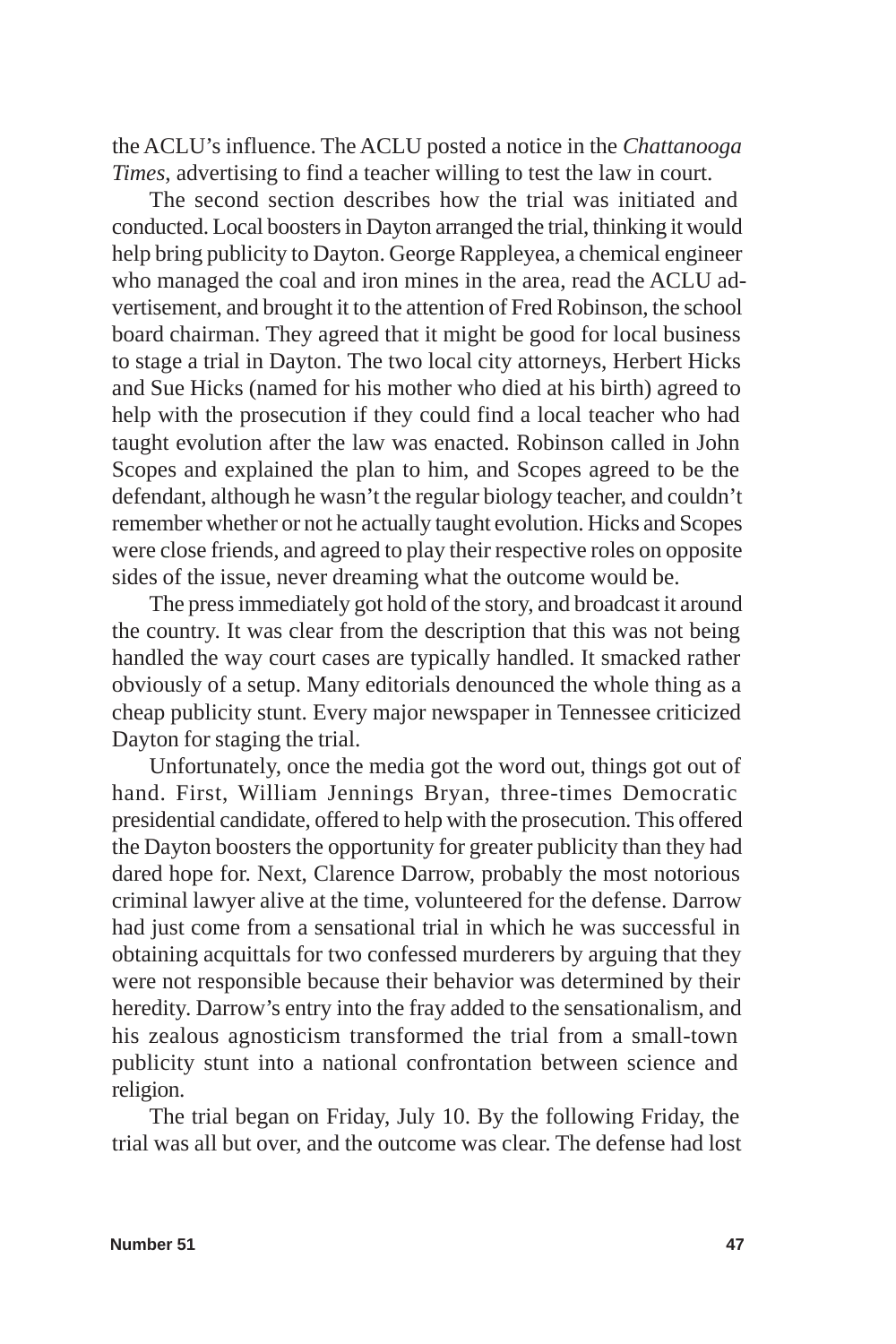the case, Clarence Darrow notwithstanding. All that remained was to clear up a few formalities. But Darrow had other ideas, and Bryan was willing to meet the challenge. Darrow called Bryan to the witness stand, over the objections of Tom Stewart, lead prosecutor. Unfortunately for Bryan, his ego stood in the way of his objectivity, and he waived off his colleague's objections. Once Bryan was in his grasp, Darrow proceeded to grill Bryan about his religious beliefs — which had nothing whatsoever to do with the case at hand. Bryan affirmed belief in miracles such as Jonah living in the whale for three days, and Eve created from a rib taken from Adam. But when it came to the literalness of the days of creation, Bryan hedged, replying that they could have represented long ages. Although this exchange did not help to exonerate John Scopes, it did provide publicity for the antireligious views Darrow represented.

The third section of the book discusses the aftermath of the trial. Contrary to the popular legend, the antievolution movement gained strength after the trial. Darrow's outspoken antireligious views gave Bryan the status of a martyr when he died only five days after the trial ended. Mississippi and Arkansas soon had antievolution laws, and Texas and Louisiana barred the subject from textbooks used in their respective states. Although the movement never caught on in the North, it did not die. Both sides claimed victory, but neither side was defeated.

The distortion of the trial and its effects began in 1931 with publication of a book by Frederick Lewis Allen, *Only Yesterday*, in which Allen reflected on the happier days of the Roaring Twenties in contrast with the Great Depression. Allen attributed a great victory for Scopes and the defense, in line with the prevailing attitude among evolutionists. What he failed to note was that the Fundamentalists regarded it as a victory for their side. In reality, the trial was not decisive for either side, but merely a sensationalized confrontation in an ongoing conflict between two world views.

The play (1955) and movie (1960) marked the completion of the popular, but false, legend of the Scopes trial. As it turns out, both the movie and the play on which it was based, were actually not motivated by the Scopes trial. Instead, the play writers had in mind the anticommunist campaign of U.S. Senator Joseph McCarthy, and the threat it posed to personal liberties. They merely used the Scopes trial as a setting to make their point that attempts to limit speech were inimical